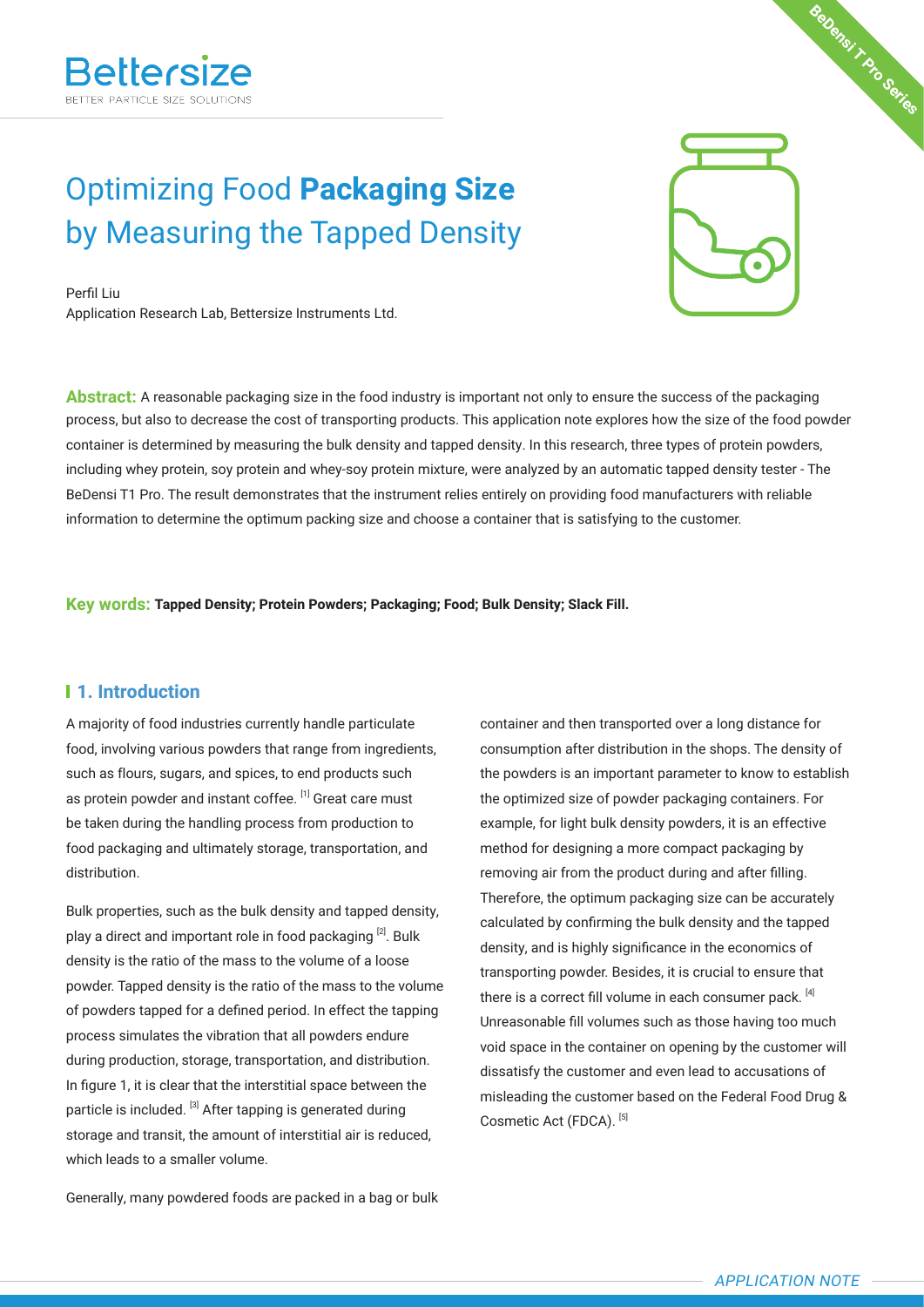

Figure 1. Comparison of bulk density and tapped density

For example, in the protein packaging industry, there is an interesting phenomenon that protein powder containers are rarely filled full which is caused by slack-fill. Slack-fill is the difference between the actual capacity of a container and the volume of product contained therein. The slackfill covers the appropriate volume that functions for sealing and protection of the product and induced by vibration of the powder throughout shipping and storage. Ultimately when the products arrive on the shelve in a supermarket, it is possible that they may have excessive empty space inside because of tapping.



Figure 2. A protein powder container with slack-fill

Therefore, it is necessary to figure out the bulk density and tapped density of protein powders so that factories can strike a reasonable balance between the slack-fill and the actual capacity of a container. The aim of this application note is to explore the tapped densities of different protein powders to achieve reasonable and customer friendly packing sizes for the manufacturers.

#### **2. Method**

The whey protein and soy protein were bought off the shelf in a local supermarket in Shenzhen, China. The wheysoy protein was made by mixing the whey protein and soy protein powders. To make density results meaningful, the tapping conditions need to be quoted. The tapping test was performed by the BeDensi T1 Pro in accordance with the ISO standards. <sup>[6,7]</sup> A 250 ml graduated cylinder with 50 g sample was tapped at room temperature for 625 times using the tapped density tester. The measured density was obtained by the given formula below:

where x is the number of taps, 
$$
\rho
$$
 is the density, m is the mass, V is the volume.  $\rho_0$  and  $\rho_{625}$  are the measured density, in grams per milliliter, after transfer and after 625 taps, respectively.

To determine the appropriate container size with test results, 500g whey protein powder was filled in three different slack-fill containers (10, 20, and 30 vol%) before tapping. After tapping 625 times, the feedback on the different size containers from twenty Bettersize colleagues was collected.

#### **3. Result**

#### 3.1 Pure Protein

The tapped densities of pure whey protein and soy protein powder were obtained. Table 1 denotes that both  $\rho_{625}$  and  $\rho_0$  of soy protein are larger than whey protein, which means that a smaller container is appropriate for packing pure soy protein.

$$
\rho_x = m/V_x
$$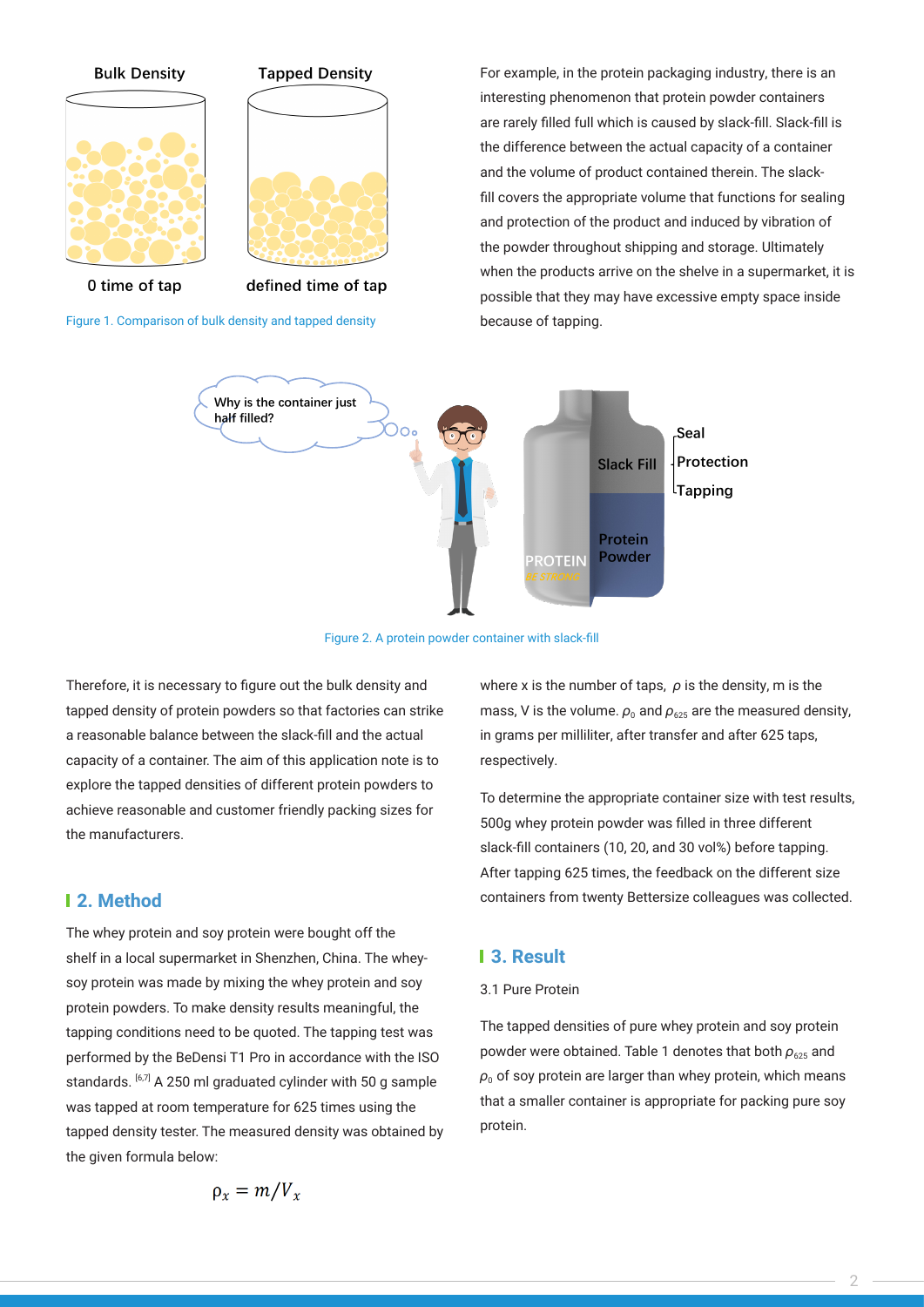#### Table 1. The densities of pure protein powders

| Protein | $\rho_0$ | $\rho_{625}$ |  |
|---------|----------|--------------|--|
|         | (g/ml)   |              |  |
| Whey    | 0.33     | 0.50         |  |
| Soy     | 0.42     | 0.59         |  |

#### 3.2 Mixed Protein

The tapped density of mixed whey-soy protein powders was the tapped density of the powders. also measured by using the automatic tapped density tester. Table 2 presents the densities of mixed protein with 25, 50 and 75 wt.% whey proteins. The soy protein tapped density will increase with the mass fraction of whey protein. It is necessary to determine applicable containers or bags to store different protein products.

|  | Table 2. The densities of mixed whey-soy protein with different fractions |  |  |  |  |  |  |
|--|---------------------------------------------------------------------------|--|--|--|--|--|--|
|--|---------------------------------------------------------------------------|--|--|--|--|--|--|

| Protein          | $\rho_0$ | $\rho_{625}$ |  |  |
|------------------|----------|--------------|--|--|
|                  | (g/ml)   |              |  |  |
| Whey-soy $(3:1)$ | 0.35     | 0.54         |  |  |
| Whey-soy $(1:1)$ | 0.39     | 0.57         |  |  |
| Whey-soy $(1:3)$ | 0.41     | 0.59         |  |  |

Also, the measured tapped densities are slightly larger than the calculated tapped densities based on the mass weight of the two powders, as shown in figure 3. The calculated values were obtained by the equation below:

$$
\rho_{mix} = \rho_{625}^{whey} \omega_{whey} + \rho_{625}^{soy} \omega_{soy}
$$

Where the  $\rho_{\text{mix}}$  is the calculated tapped density of the mixture, the ω is the mass fraction. As has been mentioned during tapping or transportation, small particles can displace the air between the larger particles thus reducing the volume and increasing the density. It is not an appropriate method to calculate the tapped density of protein powder mixture merely by using a simple model of component properties, since the density is also affected by its particle size and distribution, particle shape and surface structure. [8] Consequently, a standard tapped density tester is required for the manufacturers to scientifically and accurately study



Figure 3. The measured and calculated tapped densities of the protein mixtures

#### **4. Discussion**

The bulk density and tapped density of three types of protein powders were measured successfully. The appropriate container size could be determined from these results for each of the powders. In addition, what a slack-fill percentage would elicit a positive response from customers. The packaging of 500 g whey protein powder was simulated with different container sizes and slack-fill volumes.

| Container Volume (ml) | 500 g Loose Protein Powder |                   | 500 g Tapped Protein Powder |                         | <b>Customer Emotion</b>                |  |
|-----------------------|----------------------------|-------------------|-----------------------------|-------------------------|----------------------------------------|--|
|                       | Volume (ml)                | Slack Fill (vol%) | Volume (ml)                 | Slack Fill (vol%)<br>41 |                                        |  |
| 1683                  |                            | 10                |                             |                         | $\mathbb{C}$                           |  |
| 1893                  | 1515                       | 20                | 1000                        | 47                      | $\left(\frac{\cdot}{\cdot}\right)$     |  |
| 2164                  |                            | 30                |                             | 54                      | $\left(\dot{\widetilde{\cdot}}\right)$ |  |

Table 3 shows the slack-fill volumes of the loose and tapped products packed in different volume containers. To easily understand the change, the schematic of slack-fill changes of the simulated sample is shown in figure 4. After transit, the slack-fill percentage increased due to an increase of tapped density. For example, the 30 vol% of slack-fill percentage

in the loose product increases to 54 vol% in the tapped product. The larger the packaging size, the higher the slackfill percentage. The feedback result presents that in this case most of Bettersize employees were dissatisfied with the 30 vol% initial slack fill, as presented in table 3.

## Table 3. The slack-fill volume changes in loose and tapped product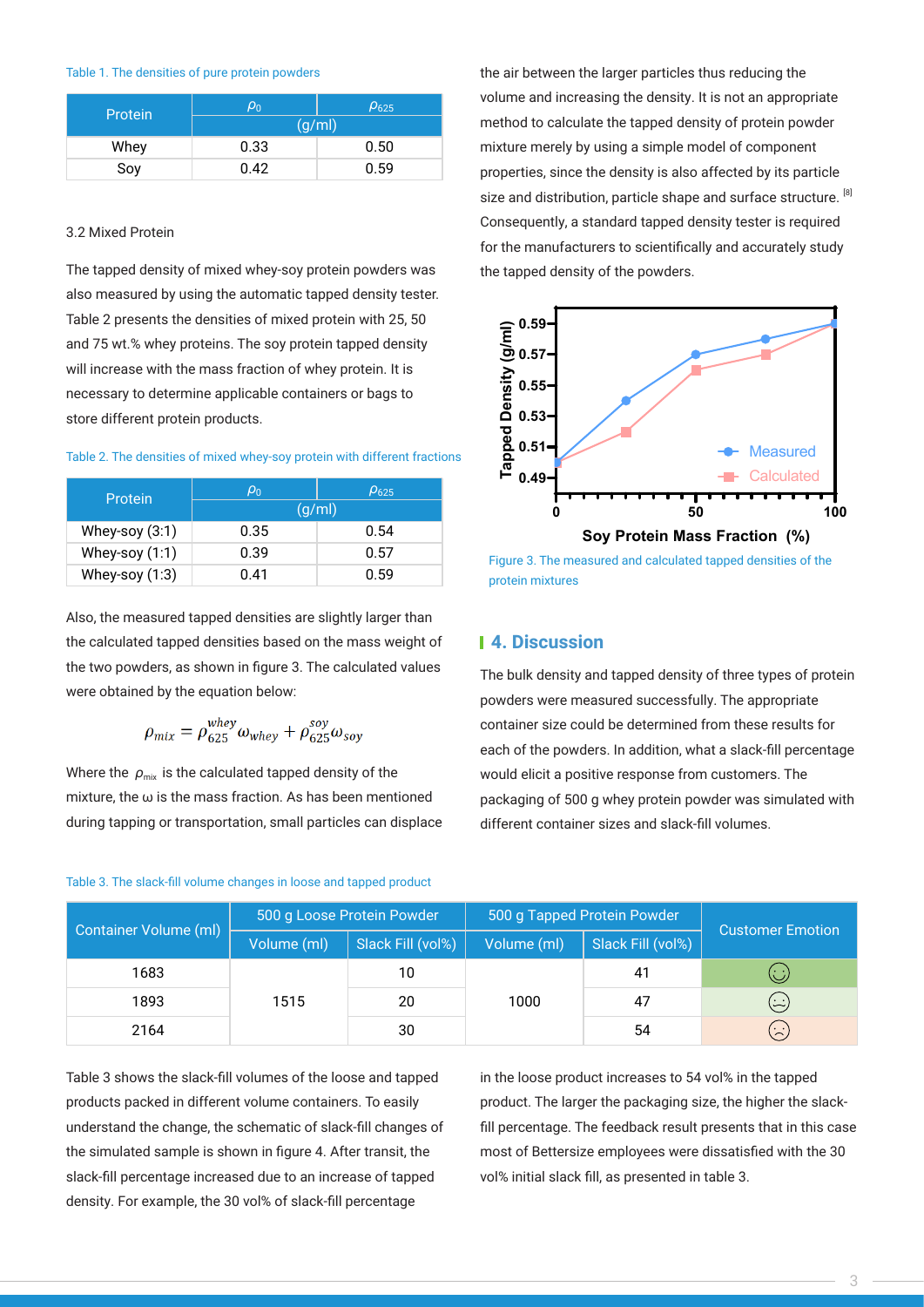

Figure 4. The slack-fill changes of the simulated sample during storage and transportation

In this case, when the protein container has a 30 vol% slackfill initially, its tapped slack-fill will exceed 50 vol%, which would be contrary to a customer's expectations. Conversely, customers will be more satisfied if the slack-fill is less than 20 vol%. This suggests that a reasonable packing size can be achieved by controlling the initial slack-fill to less than 20 vol%.

### density of the powder accurately and from this information, design appropriately sized packaging. The BeDensi T Pro series can provide food powder producers with reliable information to determine an optimum packing volume which will be useful in determining a packaging which is eyecatching, fit for purpose and customer friendly.

### **5. Conclusion 6. Reference**

The tapped density of the pure and mixed protein powders has been successfully measured by using BeDensi T1 Pro. For pure protein powder, different types of protein powders have different tapped densities so that the packing sizes ought to be confirmed on the premise of the density. With the change of mass ratio in the protein mixture, the tapped density is different. And the tapped density should be measured by a standard tapped density tester rather than calculated by a simple model of component properties. Based on the tapped testing results, a reasonable packing size for the whey protein product can be achieved under a 20 vol% initial slack-fill.

Thus, a standard tapped density tester is an absolute necessity for all manufacturers who wish to study the tapped

[1] Pablo J., Guatavo V. (2010). Food Powder Flowability Characterization: Theory, Method, and Applications. Annual Review of Food Science and Technology, 1(1), pp. 211-239

[2] Malave, J., Barbos-Canovas, G.V. and Peleg, M. (1985). Comparison of the Compaction Characteristics of Selected Food Powders by Vibration, Tapping and Mechanical Compression. Journal of Food Science, 50, pp. 1473-1476

[3] Merkus H. (2009). Particle Size Measurements: Fundamentals, Practice, Quality. 1st ed. The Netherlands: Springer.

[4] Onwulata C. (2005). Encapsulated and Powdered foods. 1st ed. Boca Raton: CRC Press